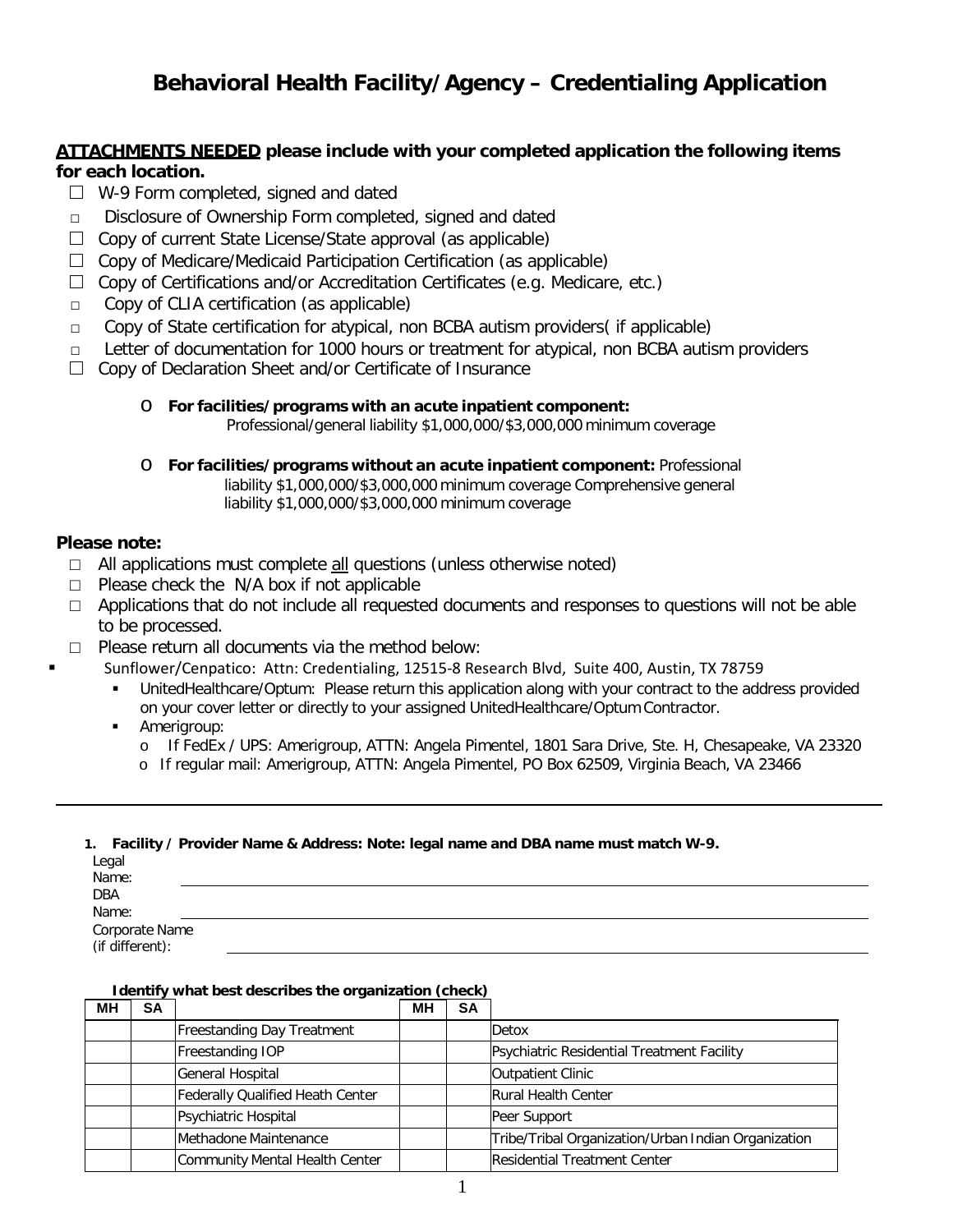#### **2. Services Provided:**

**Substance Use Facility Services (if applicable, check all that apply)**

| Level I - Outpatient                                                 |       |      |             |              |
|----------------------------------------------------------------------|-------|------|-------------|--------------|
|                                                                      | Adult | Geri | <b>Adol</b> | <b>Child</b> |
| Individual Counseling                                                |       |      |             |              |
| <b>Group Counseling</b>                                              |       |      |             |              |
| Level II - Intensive Outpatient Treatment/Partial<br>Hospitalization | Adult | Geri | <b>Adol</b> | <b>Child</b> |
| Intensive Outpatient                                                 |       |      |             |              |
| Partial Hospitalization                                              |       |      |             |              |
| Level III - Residential/Inpatient Treatment                          | Adult | Geri | <b>Adol</b> | <b>Child</b> |
| Reintegration                                                        |       |      |             |              |
| Intermediate                                                         |       |      |             |              |
| Acute detoxification                                                 |       |      |             |              |
| <b>Auxiliary Services</b>                                            | Adult | Geri | Adol        | <b>Child</b> |
| Assessment/Referral                                                  |       |      |             |              |
| Medicaid Case Management                                             |       |      |             |              |
| Peer Support                                                         |       |      |             |              |
| <b>Crisis Intervention</b>                                           |       |      |             |              |

## **Mental Health Facility Services (if applicable, check all that apply)**

| <b>Outpatient Therapy and Medication Management Services</b> | <b>Adult</b> | Geri | <b>Adol</b> | <b>Child</b> |
|--------------------------------------------------------------|--------------|------|-------------|--------------|
| <b>Evaluation and Assessment</b>                             |              |      |             |              |
| Testing                                                      |              |      |             |              |
| Individual Therapy                                           |              |      |             |              |
| Family Therapy                                               |              |      |             |              |
| Group Therapy                                                |              |      |             |              |
| <b>Medication Management</b>                                 |              |      |             |              |
| <b>Medication Administration</b>                             |              |      |             |              |
| Case Consultation                                            |              |      |             |              |
| <b>Rehabilitation Services</b>                               | Adult        | Geri | Adol        | <b>Child</b> |
| Community Psychiatric Support and Treatment                  |              |      |             |              |
| Psychosocial Rehabilitation                                  |              |      |             |              |
| Peer Support                                                 |              |      |             |              |
| <b>Crisis Intervention</b>                                   |              |      |             |              |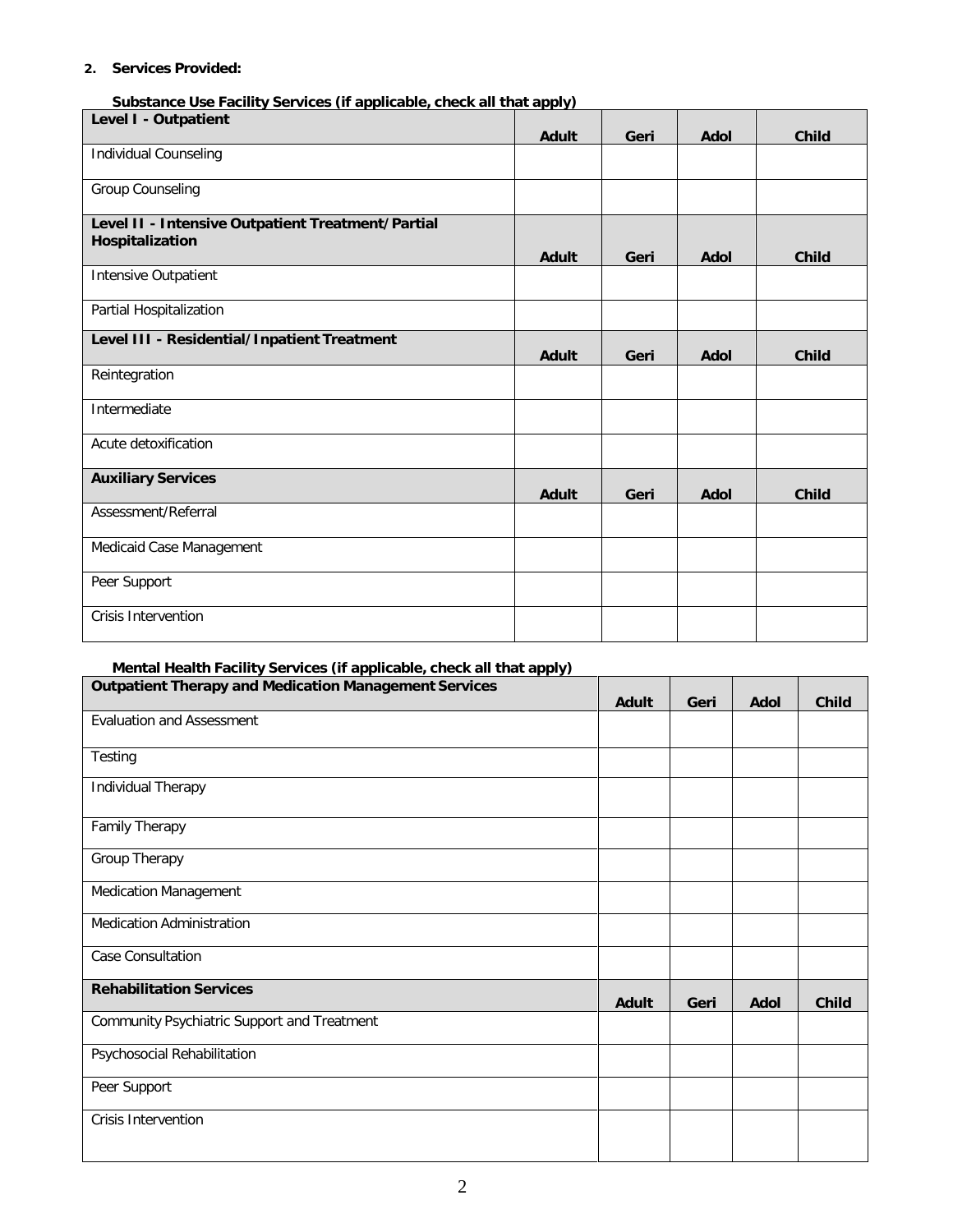|                                                                                                                                                                                                                                                                                                                                                                                                                                                                                                                                               | Adult                                                                                                                                                                      | Geri | Adol                     | <b>Child</b>                              |
|-----------------------------------------------------------------------------------------------------------------------------------------------------------------------------------------------------------------------------------------------------------------------------------------------------------------------------------------------------------------------------------------------------------------------------------------------------------------------------------------------------------------------------------------------|----------------------------------------------------------------------------------------------------------------------------------------------------------------------------|------|--------------------------|-------------------------------------------|
| Targeted Case Management for the SPMI/SED populations                                                                                                                                                                                                                                                                                                                                                                                                                                                                                         |                                                                                                                                                                            |      |                          |                                           |
| Kan-be-Healthy                                                                                                                                                                                                                                                                                                                                                                                                                                                                                                                                |                                                                                                                                                                            |      |                          |                                           |
| <b>Evaluation and Assessment</b>                                                                                                                                                                                                                                                                                                                                                                                                                                                                                                              | <b>Adult</b>                                                                                                                                                               | Geri | <b>Adol</b>              | <b>Child</b>                              |
| <b>Other</b>                                                                                                                                                                                                                                                                                                                                                                                                                                                                                                                                  | <b>Adult</b>                                                                                                                                                               | Geri | <b>Adol</b>              | <b>Child</b>                              |
| Inpatient                                                                                                                                                                                                                                                                                                                                                                                                                                                                                                                                     |                                                                                                                                                                            |      |                          |                                           |
| <b>Emergency Room Services</b>                                                                                                                                                                                                                                                                                                                                                                                                                                                                                                                |                                                                                                                                                                            |      |                          |                                           |
| Intensive Outpatient                                                                                                                                                                                                                                                                                                                                                                                                                                                                                                                          |                                                                                                                                                                            |      |                          |                                           |
| Partial Hospitalization                                                                                                                                                                                                                                                                                                                                                                                                                                                                                                                       |                                                                                                                                                                            |      |                          |                                           |
| <b>HCBS SED Waiver Services</b>                                                                                                                                                                                                                                                                                                                                                                                                                                                                                                               |                                                                                                                                                                            |      | <b>Adol</b>              | <b>Child</b>                              |
| Parent Support and Training                                                                                                                                                                                                                                                                                                                                                                                                                                                                                                                   |                                                                                                                                                                            |      |                          |                                           |
| Short Term Respite Care                                                                                                                                                                                                                                                                                                                                                                                                                                                                                                                       |                                                                                                                                                                            |      |                          |                                           |
| Professional Resource Family Care                                                                                                                                                                                                                                                                                                                                                                                                                                                                                                             |                                                                                                                                                                            |      |                          |                                           |
| Independent Living/Skill Building                                                                                                                                                                                                                                                                                                                                                                                                                                                                                                             |                                                                                                                                                                            |      |                          |                                           |
| Wrap around Facilitation                                                                                                                                                                                                                                                                                                                                                                                                                                                                                                                      |                                                                                                                                                                            |      |                          |                                           |
| <b>Attendant Care</b>                                                                                                                                                                                                                                                                                                                                                                                                                                                                                                                         |                                                                                                                                                                            |      |                          |                                           |
|                                                                                                                                                                                                                                                                                                                                                                                                                                                                                                                                               |                                                                                                                                                                            |      |                          |                                           |
| *If No, please list on a separate sheet of paper all numbers and the Legal Name for each                                                                                                                                                                                                                                                                                                                                                                                                                                                      | Is this Tax ID used for all locations? $\Box$ Yes $\Box$ No<br>Is this for all locations? $\Box$ Yes $\Box$ No<br>Is this NPI used for all locations? $\Box$ Yes $\Box$ No |      |                          |                                           |
|                                                                                                                                                                                                                                                                                                                                                                                                                                                                                                                                               |                                                                                                                                                                            |      |                          |                                           |
| County                                                                                                                                                                                                                                                                                                                                                                                                                                                                                                                                        |                                                                                                                                                                            |      |                          |                                           |
|                                                                                                                                                                                                                                                                                                                                                                                                                                                                                                                                               | HANDICAP ACCESSIBLE<br>ADA Compliant                                                                                                                                       |      | <b>YES</b><br>YES        | N <sub>O</sub><br>N/A<br><b>NO</b><br>N/f |
| $Ext:$ $\frac{1}{2}$ Fax: $\frac{1}{2}$ Fax: $\frac{1}{2}$<br>$(\underline{\hspace{1cm}})$ $\underline{\hspace{1cm}}$ $\cdot$ $\underline{\hspace{1cm}}$ $\cdot$ $\underline{\hspace{1cm}}$ $\cdot$ $\underline{\hspace{1cm}}$ $\cdot$ $\underline{\hspace{1cm}}$ $\cdot$ $\underline{\hspace{1cm}}$ $\cdot$ $\underline{\hspace{1cm}}$ $\cdot$ $\underline{\hspace{1cm}}$ $\cdot$ $\underline{\hspace{1cm}}$ $\cdot$ $\underline{\hspace{1cm}}$ $\cdot$ $\underline{\hspace{1cm}}$ $\cdot$ $\underline{\hspace{1cm}}$ $\cdot$ $\underline{\$ |                                                                                                                                                                            |      | $\overline{\phantom{a}}$ |                                           |
| No<br>Yes                                                                                                                                                                                                                                                                                                                                                                                                                                                                                                                                     |                                                                                                                                                                            |      |                          |                                           |
| <b>Federal Tax ID Number:</b><br><b>NPI</b><br>Taxonomy<br><b>Primary Address:</b><br>City<br>State<br>Phone<br>Are in-home services offered?<br>Office Hours [<br>$\Box$ Open 24 hours - or complete hours of operations below<br><b>TUES</b><br><b>MON</b><br><b>WED</b><br><b>THU</b>                                                                                                                                                                                                                                                      | <b>FRI</b>                                                                                                                                                                 | SAT  |                          | <b>SUN</b>                                |

# **Credentialing Contact / Office Manager**

Phone (  $\qquad$  )  $\qquad$  -  $\qquad$  Ext:  $\qquad$  Fax: (  $\qquad$  )  $\qquad$  -  $\qquad$ 

E-Mail Address: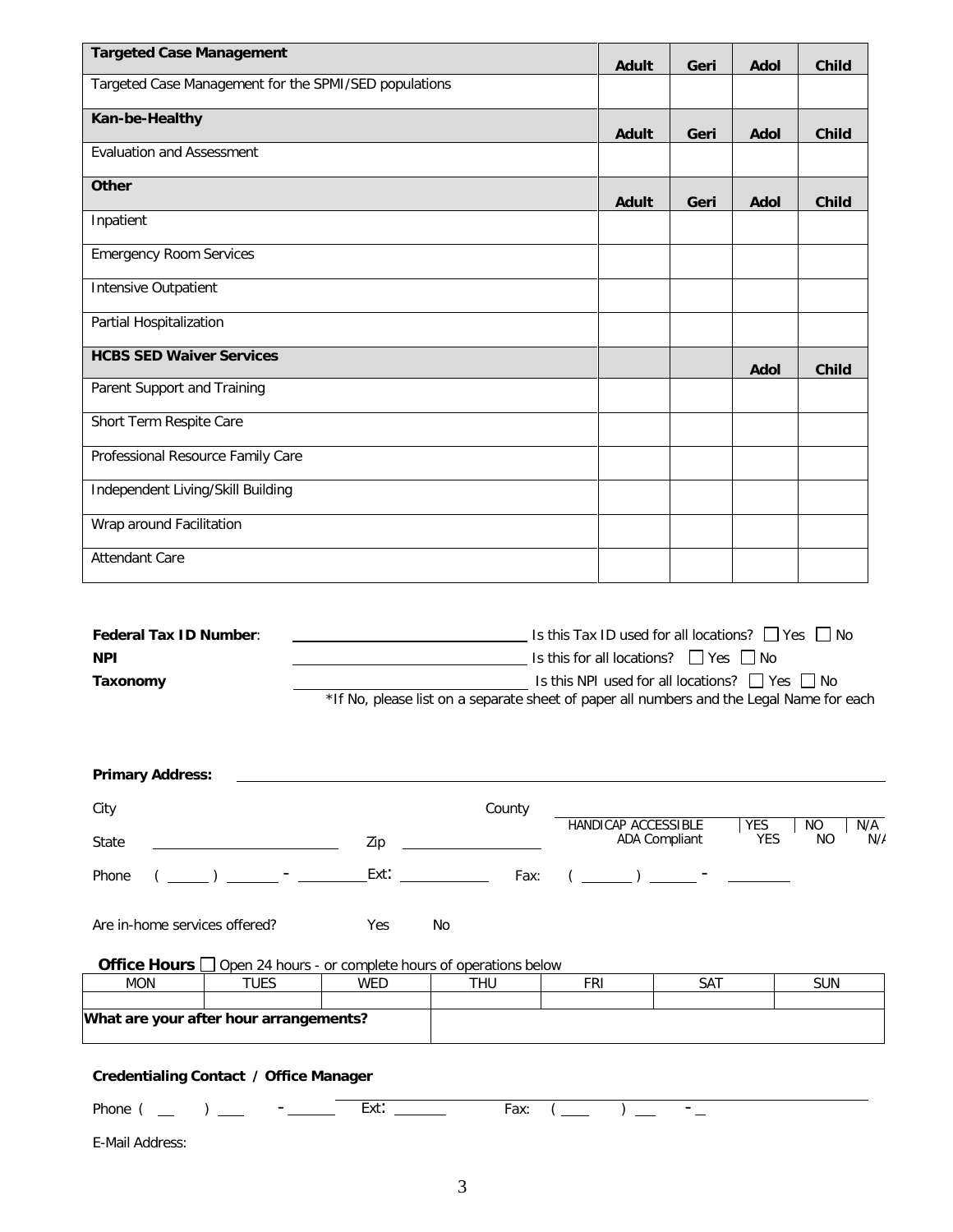ADA COMPLIANT

**What are your after hour arrangements?**

**Billing Address: Same as Primary** Yes No **If same as primary, do not complete this section**

| Phone $($ ________ ) _____ - ______ Ext: _____<br>Fax: $\sqrt{2}$<br>Same as Primary $\Box$ Yes $\Box$ No If same as primary, do not complete this section<br><b>Mailing Address:</b><br>State $\_\_$<br>Zip<br>$City$ $\_\_$<br>Phone $(\_\_)$ $\_\_$<br>Ext: $\begin{array}{cccc} \text{Ext:} & \begin{array}{cccc} & \end{array} & \text{Fax:} & \begin{array}{cccc} & \end{array} & \begin{array}{cccc} \end{array} & \begin{array}{cccc} \end{array} \end{array}$<br>$\mathsf{CORPORTE}/\mathsf{SYSTEM}$ OWNER (as provided on W-9): $\Box$ N/A<br>Name:<br>and the control of the control of the control of the control of the control of the control of the control of the<br>DBA<br>Name:<br>Address:<br>$City$ $\_\_$<br>State<br>Zip<br>Phone $(\_\_\_\_) \_\_\_$ - Ext: $\_\_\_$ Fax: $(\_\_\_) \_\_$<br>4. ADDITIONAL PRACTICE / OFFICE LOCATIONS? The Sample of the system ist other practice/office<br>addresses.<br>If additional space is needed, please attach a separate page.<br><b>STREET</b><br>COUNTY<br>ST<br><b>CITY</b><br>ZIP<br>Open 24 hours - or complete hours of operations below<br><b>TUES</b><br>PHONE<br>FAX<br><b>MON</b><br><b>WED</b><br><b>THU</b><br><b>FRI</b><br>SAT<br>$\Box$ YES $\Box$ NO $\Box$ N/A<br>HANDICAP ACCESSIBLE<br>$\Box$ YES<br>$\Box$ NO $\Box$ N/A<br>ADA COMPLIANT<br>What are your after hour arrangements?<br><b>STREET</b><br>CITY<br>COUNTY<br>ZIP<br>ST<br>Open 24 hours - or complete hours of operations below | $City$ <sub>__</sub> |  |  |  | State $\_\_$ |  | Zip |            |
|------------------------------------------------------------------------------------------------------------------------------------------------------------------------------------------------------------------------------------------------------------------------------------------------------------------------------------------------------------------------------------------------------------------------------------------------------------------------------------------------------------------------------------------------------------------------------------------------------------------------------------------------------------------------------------------------------------------------------------------------------------------------------------------------------------------------------------------------------------------------------------------------------------------------------------------------------------------------------------------------------------------------------------------------------------------------------------------------------------------------------------------------------------------------------------------------------------------------------------------------------------------------------------------------------------------------------------------------------------------------------------------------------------------------------------------------------------------------------------|----------------------|--|--|--|--------------|--|-----|------------|
|                                                                                                                                                                                                                                                                                                                                                                                                                                                                                                                                                                                                                                                                                                                                                                                                                                                                                                                                                                                                                                                                                                                                                                                                                                                                                                                                                                                                                                                                                    |                      |  |  |  |              |  |     |            |
|                                                                                                                                                                                                                                                                                                                                                                                                                                                                                                                                                                                                                                                                                                                                                                                                                                                                                                                                                                                                                                                                                                                                                                                                                                                                                                                                                                                                                                                                                    |                      |  |  |  |              |  |     |            |
|                                                                                                                                                                                                                                                                                                                                                                                                                                                                                                                                                                                                                                                                                                                                                                                                                                                                                                                                                                                                                                                                                                                                                                                                                                                                                                                                                                                                                                                                                    |                      |  |  |  |              |  |     |            |
|                                                                                                                                                                                                                                                                                                                                                                                                                                                                                                                                                                                                                                                                                                                                                                                                                                                                                                                                                                                                                                                                                                                                                                                                                                                                                                                                                                                                                                                                                    |                      |  |  |  |              |  |     |            |
|                                                                                                                                                                                                                                                                                                                                                                                                                                                                                                                                                                                                                                                                                                                                                                                                                                                                                                                                                                                                                                                                                                                                                                                                                                                                                                                                                                                                                                                                                    |                      |  |  |  |              |  |     |            |
|                                                                                                                                                                                                                                                                                                                                                                                                                                                                                                                                                                                                                                                                                                                                                                                                                                                                                                                                                                                                                                                                                                                                                                                                                                                                                                                                                                                                                                                                                    |                      |  |  |  |              |  |     |            |
|                                                                                                                                                                                                                                                                                                                                                                                                                                                                                                                                                                                                                                                                                                                                                                                                                                                                                                                                                                                                                                                                                                                                                                                                                                                                                                                                                                                                                                                                                    |                      |  |  |  |              |  |     |            |
|                                                                                                                                                                                                                                                                                                                                                                                                                                                                                                                                                                                                                                                                                                                                                                                                                                                                                                                                                                                                                                                                                                                                                                                                                                                                                                                                                                                                                                                                                    |                      |  |  |  |              |  |     |            |
|                                                                                                                                                                                                                                                                                                                                                                                                                                                                                                                                                                                                                                                                                                                                                                                                                                                                                                                                                                                                                                                                                                                                                                                                                                                                                                                                                                                                                                                                                    |                      |  |  |  |              |  |     |            |
|                                                                                                                                                                                                                                                                                                                                                                                                                                                                                                                                                                                                                                                                                                                                                                                                                                                                                                                                                                                                                                                                                                                                                                                                                                                                                                                                                                                                                                                                                    |                      |  |  |  |              |  |     |            |
|                                                                                                                                                                                                                                                                                                                                                                                                                                                                                                                                                                                                                                                                                                                                                                                                                                                                                                                                                                                                                                                                                                                                                                                                                                                                                                                                                                                                                                                                                    |                      |  |  |  |              |  |     |            |
|                                                                                                                                                                                                                                                                                                                                                                                                                                                                                                                                                                                                                                                                                                                                                                                                                                                                                                                                                                                                                                                                                                                                                                                                                                                                                                                                                                                                                                                                                    |                      |  |  |  |              |  |     |            |
|                                                                                                                                                                                                                                                                                                                                                                                                                                                                                                                                                                                                                                                                                                                                                                                                                                                                                                                                                                                                                                                                                                                                                                                                                                                                                                                                                                                                                                                                                    |                      |  |  |  |              |  |     |            |
|                                                                                                                                                                                                                                                                                                                                                                                                                                                                                                                                                                                                                                                                                                                                                                                                                                                                                                                                                                                                                                                                                                                                                                                                                                                                                                                                                                                                                                                                                    |                      |  |  |  |              |  |     |            |
|                                                                                                                                                                                                                                                                                                                                                                                                                                                                                                                                                                                                                                                                                                                                                                                                                                                                                                                                                                                                                                                                                                                                                                                                                                                                                                                                                                                                                                                                                    |                      |  |  |  |              |  |     |            |
|                                                                                                                                                                                                                                                                                                                                                                                                                                                                                                                                                                                                                                                                                                                                                                                                                                                                                                                                                                                                                                                                                                                                                                                                                                                                                                                                                                                                                                                                                    |                      |  |  |  |              |  |     |            |
|                                                                                                                                                                                                                                                                                                                                                                                                                                                                                                                                                                                                                                                                                                                                                                                                                                                                                                                                                                                                                                                                                                                                                                                                                                                                                                                                                                                                                                                                                    |                      |  |  |  |              |  |     |            |
|                                                                                                                                                                                                                                                                                                                                                                                                                                                                                                                                                                                                                                                                                                                                                                                                                                                                                                                                                                                                                                                                                                                                                                                                                                                                                                                                                                                                                                                                                    |                      |  |  |  |              |  |     |            |
|                                                                                                                                                                                                                                                                                                                                                                                                                                                                                                                                                                                                                                                                                                                                                                                                                                                                                                                                                                                                                                                                                                                                                                                                                                                                                                                                                                                                                                                                                    |                      |  |  |  |              |  |     |            |
|                                                                                                                                                                                                                                                                                                                                                                                                                                                                                                                                                                                                                                                                                                                                                                                                                                                                                                                                                                                                                                                                                                                                                                                                                                                                                                                                                                                                                                                                                    |                      |  |  |  |              |  |     |            |
|                                                                                                                                                                                                                                                                                                                                                                                                                                                                                                                                                                                                                                                                                                                                                                                                                                                                                                                                                                                                                                                                                                                                                                                                                                                                                                                                                                                                                                                                                    |                      |  |  |  |              |  |     |            |
|                                                                                                                                                                                                                                                                                                                                                                                                                                                                                                                                                                                                                                                                                                                                                                                                                                                                                                                                                                                                                                                                                                                                                                                                                                                                                                                                                                                                                                                                                    |                      |  |  |  |              |  |     |            |
|                                                                                                                                                                                                                                                                                                                                                                                                                                                                                                                                                                                                                                                                                                                                                                                                                                                                                                                                                                                                                                                                                                                                                                                                                                                                                                                                                                                                                                                                                    |                      |  |  |  |              |  |     | <b>SUN</b> |

YES □ NO□ N/A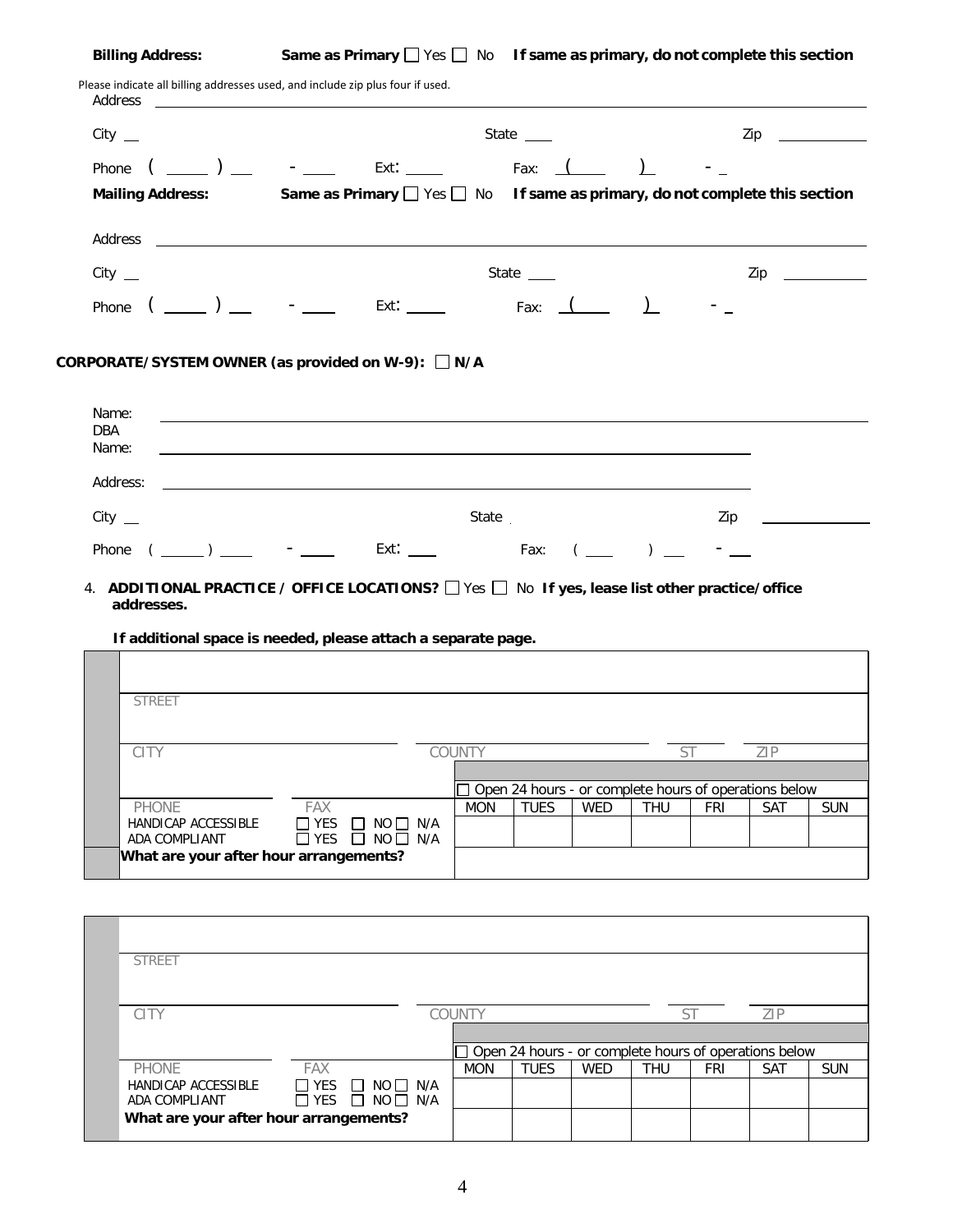| <b>STREET</b>                          |            |                                                                    |               |                                                       |            |            |     |            |            |
|----------------------------------------|------------|--------------------------------------------------------------------|---------------|-------------------------------------------------------|------------|------------|-----|------------|------------|
| <b>CITY</b>                            |            |                                                                    | <b>COUNTY</b> |                                                       |            |            | ST  | ZIP        |            |
|                                        |            |                                                                    |               |                                                       |            |            |     |            |            |
|                                        |            |                                                                    |               | Open 24 hours - or complete hours of operations below |            |            |     |            |            |
| <b>PHONE</b>                           | <b>FAX</b> |                                                                    | MON           | <b>TUES</b>                                           | <b>WED</b> | <b>THU</b> | FRI | <b>SAT</b> | <b>SUN</b> |
| HANDICAP ACCESSIBLE<br>ADA COMPLIANT   |            | $\Box$ YES $\Box$ NO $\Box$ N/A<br>$\Box$ YES $\Box$ NO $\Box$ N/A |               |                                                       |            |            |     |            |            |
| What are your after hour arrangements? |            |                                                                    |               |                                                       |            |            |     |            |            |

#### **5. SERVICE COUNTIES** Check all counties you will be providing the above checked services **\*\*If you provide different services in different counties, please attach explanation**

|               |                  |                  |             | <u> you provide allieral services in allieral evalues, predse attach explaination</u> |                |                |
|---------------|------------------|------------------|-------------|---------------------------------------------------------------------------------------|----------------|----------------|
| Allen         | Coffey           | Geary            | Johnson     | Miami                                                                                 | Pratt          | Sherman        |
| Anderson      | Comanche         | Gove             | Kearny      | Mitchell                                                                              | <b>Rawlins</b> | Smith          |
| Atchison      | Cowley           | Graham           | Kingman     | Montgomery                                                                            | Reno           | Stafford       |
| Barber        | Crawford         | Grant            | Kiowa       | <b>Morris</b>                                                                         | Republic       | Stanton        |
| Barton        | Decatur          | Gray             | Labette     | Morton                                                                                | Rice           | <b>Stevens</b> |
| Bourbon       | <b>Dickinson</b> | Greeley          | Lane        | Nemaha                                                                                | Riley          | Sumner         |
| <b>Brown</b>  | Doniphan         | Greenwood        | Leavenworth | <b>Neosho</b>                                                                         | Rooks          | <b>Thomas</b>  |
| <b>Butler</b> | <b>Douglas</b>   | <b>Hamilton</b>  | Lincoln     | <b>Ness</b>                                                                           | Rush           | Trego          |
| Chase         | Edwards          | Harper           | Linn        | Norton                                                                                | Russell        | Wabaunse       |
| Chautauqua    | Elk              | Harvey           | Logan       | Osage                                                                                 | Saline         | Wallace        |
| Cherokee      | <b>Ellis</b>     | Haskell          | Lyon        | Osborne                                                                               | Scott          | Washingtc      |
| Cheyenne      | Ellsworth        | Hodgeman         | Marion      | Ottawa                                                                                | Sedgwick       | Wichita        |
| Clark         | Finney           | Jackson          | Marshall    | Pawnee                                                                                | Seward         | Wilson         |
| Clay          | Ford             | <b>Jefferson</b> | McPherson   | <b>Phillips</b>                                                                       | Shawnee        | Woodson        |
| Cloud         | Franklin         | Jewell           | Meade       | Pottawatomie                                                                          | Sheridan       | Wyandotte      |

# **6. LICENSURE/CERTIFICATIONS**

|                   | <b>Medicare Certified:</b> $\Box$ <b>YES</b> $\Box$ <b>NO</b> (If YES, attach a copy CMS letter indicating Medicare # & effective date) |
|-------------------|-----------------------------------------------------------------------------------------------------------------------------------------|
| Medicare Numbers: |                                                                                                                                         |

**Medicaid Certified: ■ YES ■ NO** (If YES, attach a copy State letter indicating Medicaid # & effective date)

**TYPE STATE LICENSE # EXP. DATE**

## Medicaid Numbers: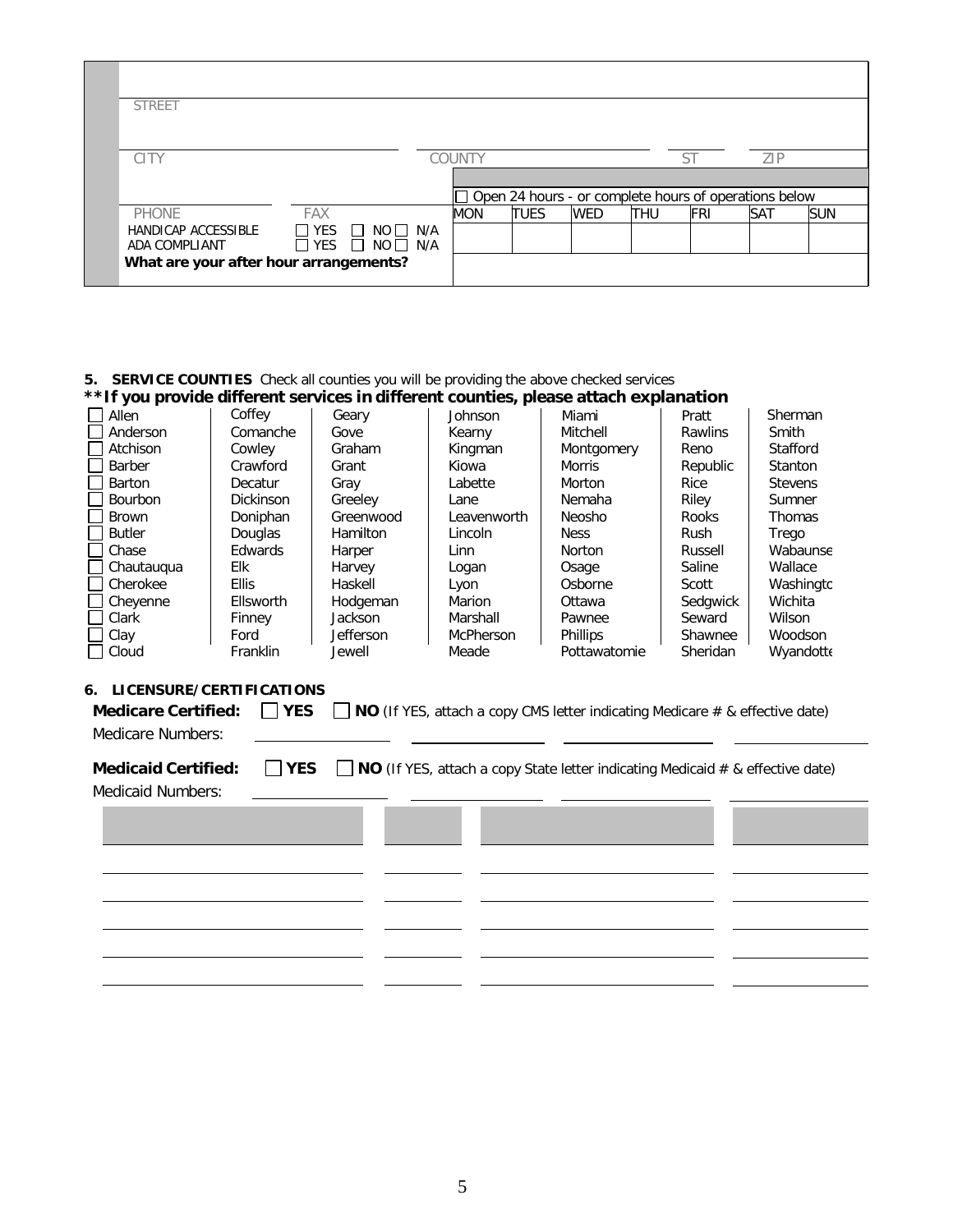#### **7. INSURANCE**

## **Professional Liability/Malpractice Liability**

## **Name of Corporate**

## **Entity on Declaration**

# **Sheet and/or Certificate**

# **of Insurance:**

| <b>Name of Carrier</b> | Eff.<br>Date | Exp.<br>Date | <b>Coverage Amount</b><br>Per Occurrence | <b>Coverage Amount</b><br>Aggregate |  |
|------------------------|--------------|--------------|------------------------------------------|-------------------------------------|--|
|                        |              |              |                                          |                                     |  |
|                        |              |              |                                          |                                     |  |

| 1. Has the license to do business in any applicable jurisdiction ever been denied, restricted, suspended, reduced or not<br>renewed? $\Box$ YES $\Box$ NO                                                                                     |
|-----------------------------------------------------------------------------------------------------------------------------------------------------------------------------------------------------------------------------------------------|
| 2. Has the business been denied participation, suspended from or denied renewal from Medicare or Medicaid?<br>$\Box$ YES $\Box$ NO                                                                                                            |
| 3. Has the business ever had its professional liability coverage cancelled but not renewed? $\Box$ YES $\Box$ NO                                                                                                                              |
| 4. Has the business been denied accreditation by its selected accrediting body (e.g. JCAHO), or had its accreditation status<br>reduced, suspended, revoked or in any way revised by the accrediting body? $\Box$ YES $\Box$ NO<br>$\Box$ N/A |
| 5. During the past five years, has the business entered into a settlement disposition of \$100,000 or more for any<br>malpractice claim? $\Box$ YES $\Box$ NO                                                                                 |
| 6. Are there any malpractice claims pending against the business? $\Box$ YES $\Box$ NO                                                                                                                                                        |

### **8. Accreditation Status**

| Check all that apply AND attach certificate of accreditation                                                                                                                                                                                                                                                                                                                                                                                                                                                                                                                    |
|---------------------------------------------------------------------------------------------------------------------------------------------------------------------------------------------------------------------------------------------------------------------------------------------------------------------------------------------------------------------------------------------------------------------------------------------------------------------------------------------------------------------------------------------------------------------------------|
| $\Box$ HFAP<br>JCAHO/<br>$\Box$ ACHC<br>I CHAP I IDNV<br><b>TAAAHC</b><br>l IAOA<br>I I COA<br><b>DNV</b><br>CAH<br><b>TJC</b>                                                                                                                                                                                                                                                                                                                                                                                                                                                  |
| CARF<br>$\Box$ ABPCO<br>$\sqcap$ URAC<br>$\Box$ NCOA                                                                                                                                                                                                                                                                                                                                                                                                                                                                                                                            |
| Other: the contract of the contract of the contract of the contract of the contract of the contract of the contract of the contract of the contract of the contract of the contract of the contract of the contract of the con                                                                                                                                                                                                                                                                                                                                                  |
| <b>Not Accredited:</b>                                                                                                                                                                                                                                                                                                                                                                                                                                                                                                                                                          |
| Has provider had an on-site survey by CMS or State agency? TVes TNo Date of last State survey: ____/_<br>If no, successful completion of a health plan onsite visit will be required to complete credentialing. You will be contacted<br>by the Health Plan to schedule the visit.                                                                                                                                                                                                                                                                                              |
| Non accredited providers must provide a copy of their most recent government agency survey (may not be older than<br>36 months) along with your Corrective Action Plan (if deficiencies were cited), OR attach letter from government<br>agency stating Facility is in substantial compliance with most recent survey standards. Facilities who don't meet the<br>requirements above require an onsite visit before network status may be granted. Failure to provide documentation<br>or complete the onsite survey may delay your ability to become a participating provider. |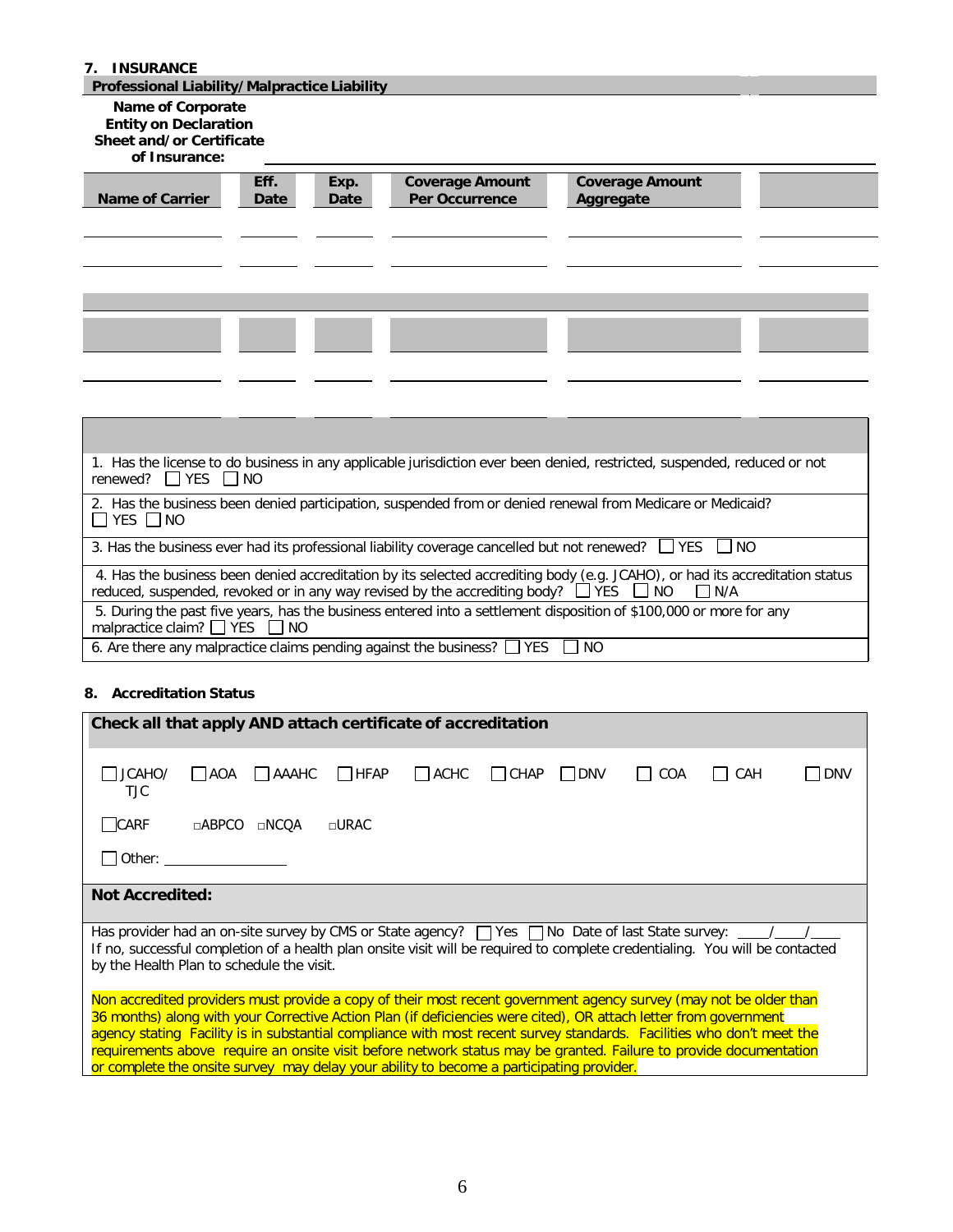# **Component Attestation/Consent & Release Form**

## **Decline Sunflower State Health Plan**

I hereby understand that as a prospective/current Sunflower State Health Plan provider, I am solely responsible for ensuring that any licensed practitioners under my employment or working in association with my clinical practice are fully qualified and have all necessary licenses required by all relevant laws to legally perform the assigned functions within my practice. Further, I agree that each such individual must be fully presented to Sunflower State Health Plan Credentials Committee for their review and approval, and, absent such affirmative approval, Sunflower State Health Plan members assigned to my care may not be treated or assisted by such individuals under my employment or associated to my practice without prior approval from Sunflower State Health Plan. Further, from time to time, such licensed practitioners may change, as my practice associates. In all such cases, I accept responsibility for notifying Sunflower State Health Plan in a timely manner about these new arrangements and will be responsible for fully cooperating in the submission of completed application forms and providing any other information as may be required to satisfy Sunflower State Health Plan credentials/re-credentials requirements for all such individuals associated with my practice.

By applying for participation to the Plan, I hereby fully understand that the information submitted in this application shall be held confidential by the Plan and provided only to individuals connected with the Plan on a need to know basis. Notwithstanding the foregoing, I agree to the following:

- $\checkmark$  Participation in the credentialing review functions of the Plan.
- $\checkmark$  Authorize the Plan and its representatives to consult with prior or current associates and others who may have information bearing on our professional competence, character, health status, ethical qualifications, ability to work cooperatively with others and other qualifications needed for verification of credentials. This includes such primary source verifications as accreditation bodies, professional liability carriers, State and Federal agencies or any other verification entities required by the Plan's accrediting bodies, CMS, DOM, or other State or Federal regulatory agencies.
- $\checkmark$  Consent to an inspection by the Plan and its representatives of all documents that may be material to an evaluation of qualifications and competence. This is applicable if the applicant is not accredited by a nationally recognized accrediting body.
- $\checkmark$  Consent to the release of such information for credentialing purposes.
- $\checkmark$  Release from liability all representatives of the Plan for their acts performed and statements made, in good faith and without malice, in connection with evaluating the application, credentials and qualification for determination of credentialing status.
- $\checkmark$  Acknowledge that I, the Applicant, have the burden of producing adequate information for a proper evaluation of our professional, ethical and other qualifications for credentialing purpose and for resolving any doubts about such qualifications.
- Acknowledge that any material misstatement in, or omissions from, this application constitute cause for denial of credentialing status or cause for summary for revocation or suspension of privileges and/or dismissal from the participating network.

#### **STATEMENT OF APPLICATION/AUTHORIZATION FOR RELEASE OF INFORMATION**

In order to evaluate this application for participation in and/or continued participation in the Plan, the Facility hereby gives permission to the Plan to request from other entities information regarding the Facility's credentials and qualifications. This includes consent to contact the Facility's accreditation agencies, State Regulatory and Licensing Departments, professional liability and workers compensation insurance carriers. The Facility understands that the Plan will use this information in a confidential manner on its own behalf and, if applicable, as an agent for one of its affiliated networks in connection with the administration of the Plan.

The Facility certifies that the information provided and the answers to the questions on this application are accurate and complete. While this application is being evaluated, and if this Facility/Subcontractor is selected or retained, after such selection or retention, the Facility agrees to inform the Plan in writing within 15 days of any changes in the information provided and the answers to questions on the application as a result of developments subsequent to the execution of this application.

The Facility agrees that submission of this application does not constitute selection or retention by the Plan on its own behalf or, if applicable, as an agent for one of its affiliated Plans and if the Facility is initially applying for participation, grants this Facility no rights or privileges in any Plan programs or any program or one of its affiliated Plans until such time as this Facility receives notice of selection.

All information submitted in this application is true and complete to the best of my/our knowledge and belief. A photo copy of this original constitutes our written authorization and requests to release any and all documentation relevant to this application. Said photo copy shall have the same force and effect as the signed original.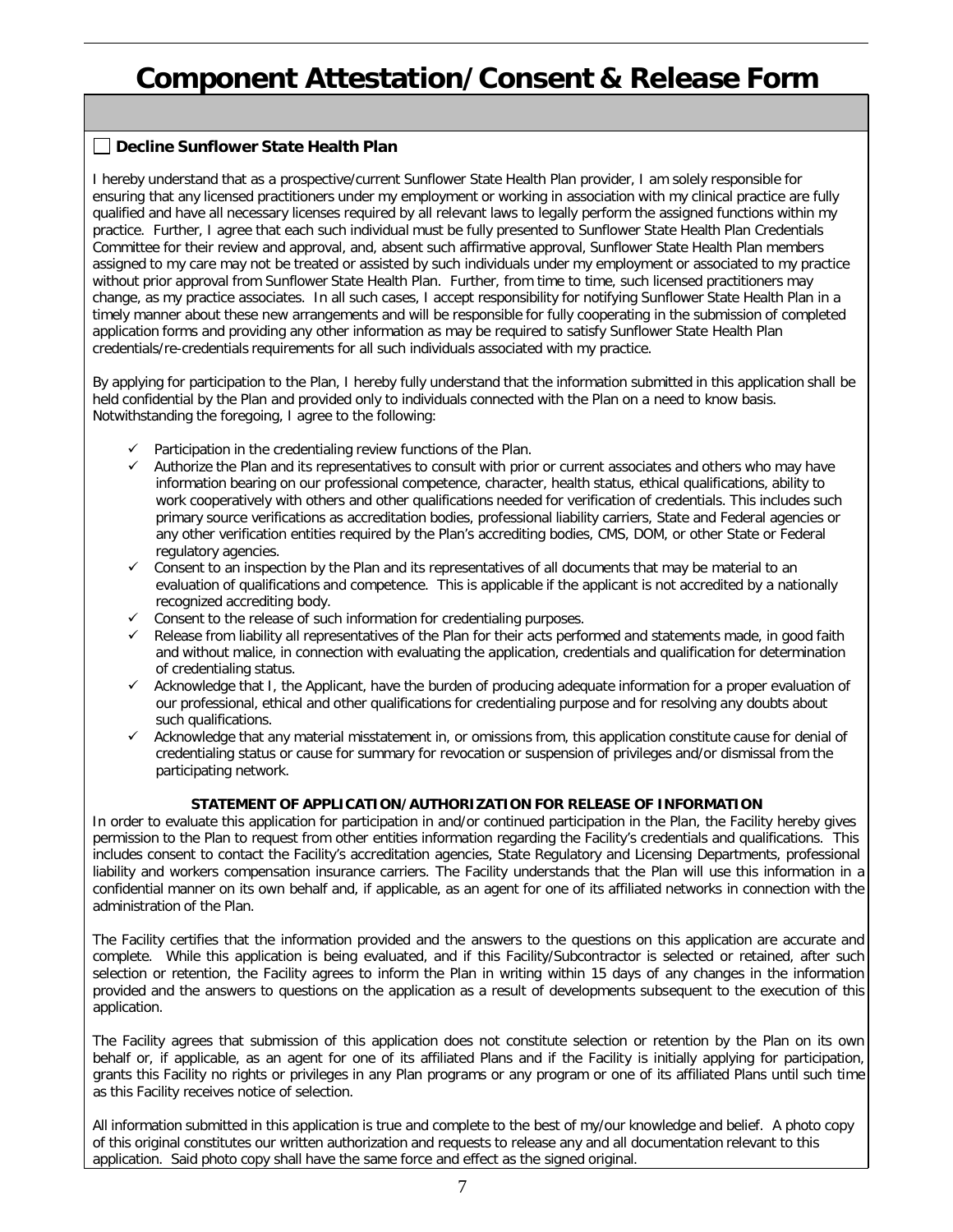### **Decline UnitedHealthcare/Optum**

ANY ALTERATION OR FAILURE TO SIGN AND DATE THIS FORM WILL RESULT IN THE DELAY OF PROCESSING THIS APPLICATION

By signing below, I attest that I am the duly authorized representative of the Component, that all information on the Application pertains to the above-named Component, and that such information is current, complete and correct.

Your signature is required to complete this application. Stamped signatures are NOT acceptable.

#### **Decline Amerigroup**

All information provided in this or in connection with this application is complete and accurate to the best of my knowledge, and I shall immediately notify Amerigroup of any changes thereto. I understand that this application does not entitle me to participation in Amerigroup. By applying for appointment as an Amerigroup Participating Provider, I authorize the Plan, its medical director and appropriate representatives to consult with administrators and members of other institutions where I have been associated, including past and present malpractice carriers who may have information bearing on my professional competence, character and ethical qualifications. I hereby further consent to the inspection by Amerigroup, its medical director and appropriate representatives of all records and documents, excluding medical records of non-members of Amerigroup's Plans, that may be material to an evaluation of any professional qualifications and competence to carry out the requested duties, as well as my moral and ethical qualifications for Participating Provider status with Amerigroup. I consent and agree that Amerigroup will complete a criminal history background check to determine if I or any Subcontracted Providers have any history of felony convictions, including adjudication withheld on a felony, plea or nolo contendere to a felony or entry into a pretrial for a felony. I agree to obtain any consents or approvals required for my Subcontracted Providers to undergo such background checks. I hereby release Amerigroup and its representatives from liability for their acts performed in good faith and without malice in connection with evaluating my application, credentials and qualifications. I hereby release any individuals and organizations from any liability that provide information to Amerigroup or its staff in good faith and without malice concerning my professional competence, ethics, character, and other qualifications, and I hereby consent to the release of such information. By executing this application, I confirm that I am bound by the terms of the Ancillary Agreement between me or my group and Amerigroup, as such terms may be applicable to me.

I understand that as an applicant for participation in Amerigroup, I have the right to review information obtained from primary verification sources during the credentialing process. I further understand that upon notification from Amerigroup, I have the right to explain any information obtained that may vary substantially from that provided by me and correct any erroneous information submitted by another party. This shall be accomplished by my submission of a written explanation or by appearance before the Credentialing Committee, if they so request. I further understand that I may appeal the Committee's decision either in writing or by appearance before the Credentialing Committee, if they so request.

| <b>Business Name:</b><br><b>Authorized Representative Name</b> | <u> 1980 - Jan Samuel Barbara, martin da shekara 1980 - An tsara 1980 - An tsara 1980 - An tsara 1980 - An tsara</u><br>(Print or Type) <u>example and the set of the set of the set of the set of the set of the set of the set of the set of the set of the set of the set of the set of the set of the set of the set of the set of the set of the se</u> |
|----------------------------------------------------------------|--------------------------------------------------------------------------------------------------------------------------------------------------------------------------------------------------------------------------------------------------------------------------------------------------------------------------------------------------------------|
|                                                                |                                                                                                                                                                                                                                                                                                                                                              |
| Date:                                                          |                                                                                                                                                                                                                                                                                                                                                              |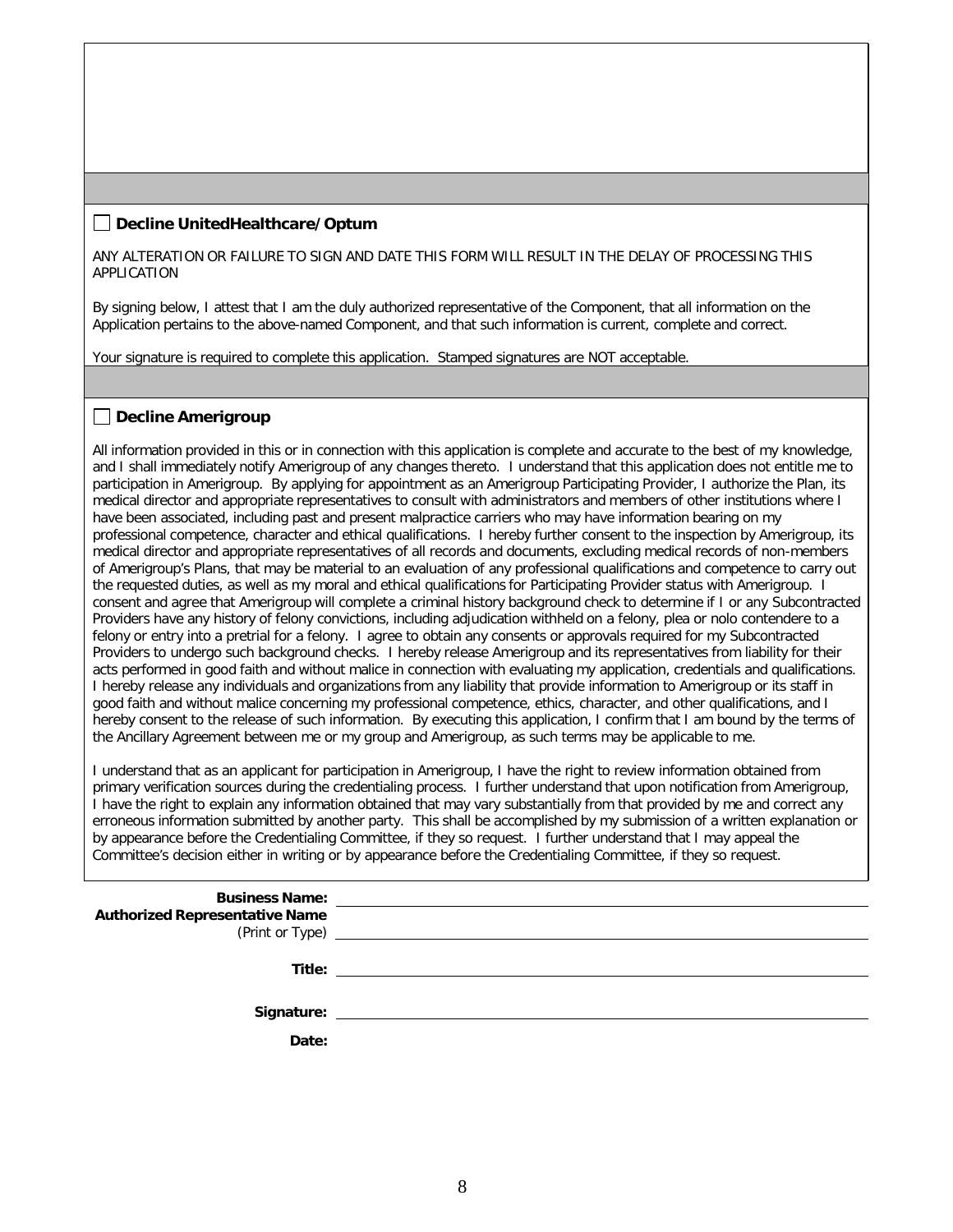|                                                                              | Check if   |                                         |
|------------------------------------------------------------------------------|------------|-----------------------------------------|
| <b>Provider Name</b>                                                         | Applicable | <b>Special Interest</b>                 |
|                                                                              |            | Schizophrenia and Schizoaffective       |
|                                                                              |            | <b>Bipolar Disorders</b>                |
|                                                                              |            | <b>Depressive Disorders</b>             |
|                                                                              |            | <b>Anxiety Disorders</b>                |
|                                                                              |            | <b>PTSD</b>                             |
|                                                                              |            | <b>ADHS</b>                             |
| Please write in any additional certifications in<br>evidence based practices |            | <b>Personality Disorders</b>            |
|                                                                              | Check if   |                                         |
| <b>Provider Name</b>                                                         | Applicable | <b>Special Interest</b>                 |
|                                                                              |            | Schizophrenia and Schizoaffective       |
|                                                                              |            | <b>Bipolar Disorders</b>                |
|                                                                              |            | Depressive Disorders                    |
|                                                                              |            | <b>Anxiety Disorders</b>                |
|                                                                              |            | <b>PTSD</b><br><b>ADHS</b>              |
|                                                                              |            | <b>Personality Disorders</b>            |
| Please write in any additional certifications in<br>evidence based practices |            |                                         |
|                                                                              | Check if   |                                         |
| <b>Provider Name</b>                                                         | Applicable | <b>Special Interest</b>                 |
|                                                                              |            | Schizophrenia and Schizoaffective       |
|                                                                              |            | <b>Bipolar Disorders</b>                |
|                                                                              |            | Depressive Disorders                    |
|                                                                              |            | <b>Anxiety Disorders</b><br><b>PTSD</b> |
|                                                                              |            | <b>ADHS</b>                             |
|                                                                              |            | <b>Personality Disorders</b>            |
| Please write in any additional certifications in                             |            |                                         |
| evidence based practices                                                     |            |                                         |
|                                                                              |            |                                         |
| Language(s) spoken by clinicians within Agency (write in):                   |            |                                         |
| Ethnicity(ies) of clinicians (write in):                                     |            |                                         |
| Gender(s):<br>Male<br>Female                                                 |            |                                         |
|                                                                              |            |                                         |
| <b>Age Range Served</b>                                                      |            |                                         |
| Geriatric (65 yrs or more)<br>Yes                                            | No         |                                         |
| Adult (18 - 64 years)<br>Yes                                                 | No         |                                         |
| Adolescent (13 - 17 years)<br>Yes                                            | No         |                                         |
|                                                                              |            |                                         |
| Child (12 yrs or less)<br>Yes                                                | No         |                                         |

٦